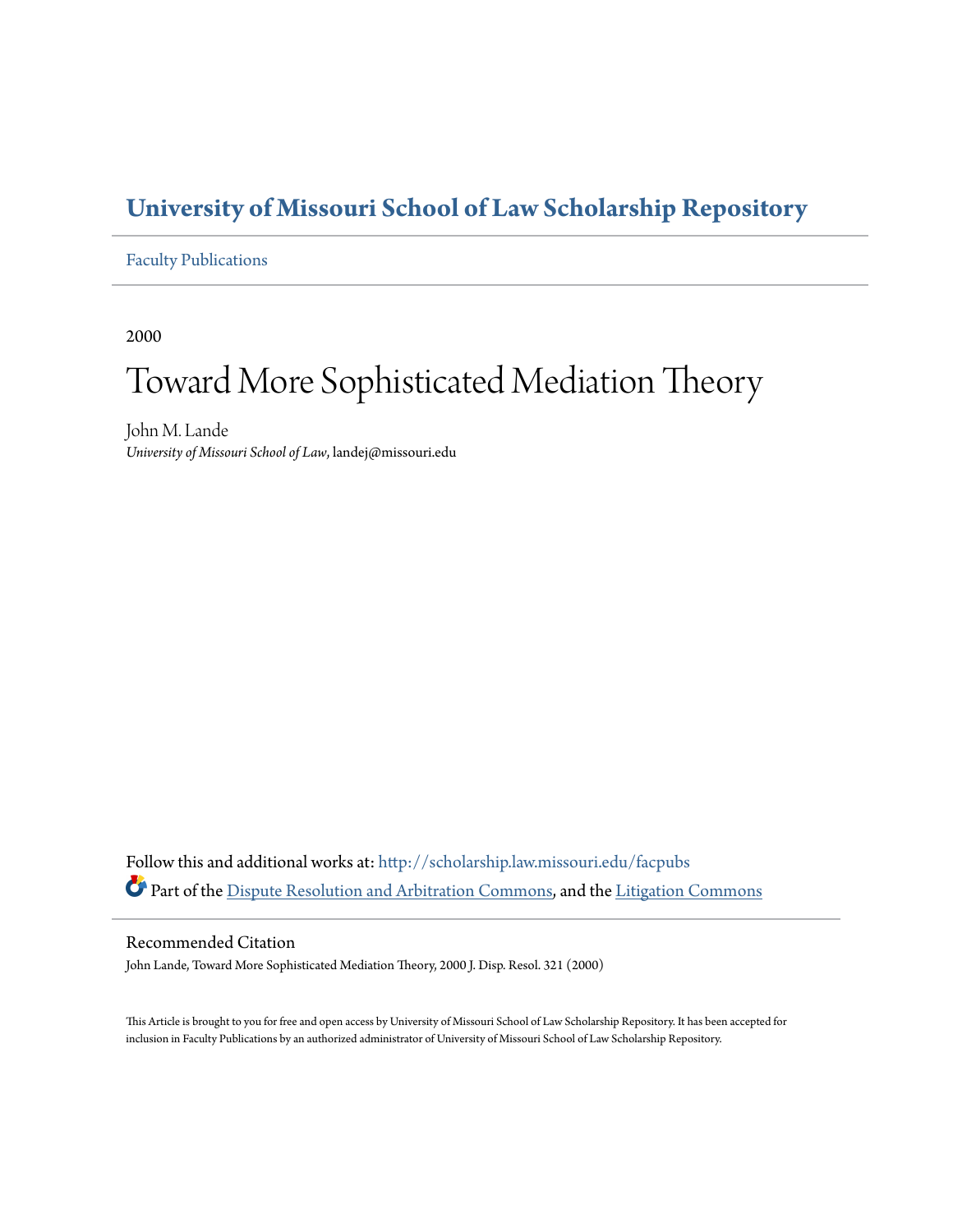## **Toward More Sophisticated Mediation Theory**

#### *John Lande\**

#### I. INTRODUCTION

In the lead article in this symposium, Professor Jeffrey Stempel provides a very thoughtful analysis of the mediation field.' He focuses on the debate over facilitative and evaluative mediation<sup>2</sup> and he is critical of many of the arguments made by proponents of facilitative mediation. I have expressed some similar concerns,' and I generally agree with his analysis (with a quibble here and there). I do think that the facilitation-evaluation debate has been productive (though admittedly wearisome), and that proponents of facilitative mediation deserve more credit than he gives them in his article. To balance the analysis, this commentary outlines some of the benefits of the debate and the important contributions of facilitation proponents.

Before discussing the issues supplemental to Stempel's analysis, it is worth summarizing Stempel's key points that I believe are well taken. First and foremost, there is an important value in having a range of styles of mediation, including evaluative mediation. Mediators frequently mix facilitative and evaluative techniques in individual cases, which is often appropriate and beneficial.<sup>4</sup> Appropriate use of predominantly one approach or the other may vary in part depending on the type of case.<sup>5</sup> Some facilitation proponents take a rigidly orthodox view that facilitative mediation is the only legitimate form of mediation, $6$  predicated on an ideology that uses a false and overly formalistic dichotomy.' At least some of the discord over facilitative and evaluative techniques is based on whether the mediators are lawyers or not, with lawyers tending toward a more evaluative

<sup>\*</sup> Associate Professor and Director, LL.M, Program in Dispute Resolution, University of Missouri-Columbia School of Law. Thanks to Lela Love, Bobbi McAdoo, Len Riskin, Jean Stemlight, and Nancy Welsh for comments on an earlier draft, with the usual absolution of responsibility for my sins.

<sup>1.</sup> Jeffrey W. Stempel, *The Inevitability of the Eclectic: Liberating ADRfrom Ideology,* 2000 J. DISP. RESOL. 247. Professor Stempel presented his paper at the University of Missouri-Columbia Center for the Study of Dispute Resolution Annual Lecture on September 29, 2000.

<sup>2.</sup> For definition of these terms, see *infra* Part II.

<sup>3.</sup> John Lande, *How Will Lawyering and Mediation Practices Transform Each Other?,* 24 FLA. ST. U. L. REV. 839, 872-74 (1997).

<sup>4.</sup> Stempel, *supra* note 1, at 248-49, 263-69. For my similar views, including advocacy for pluralism in mediation practice, see Lande, *supra* note 3, at 854-56, 869-71, 895-96. Some facilitation proponents also endorse a mixture of facilitation and evaluation as long as the process is clearly labeled. *See. e.g.,* Lela P. Love & Kimberlee K. Kovach, *ADR: An Eclectic Array of Processes, Rather Than One Eclectic Process,* 2000 J. DiSP. RESOL. 295, 296-97.

<sup>5.</sup> Stempel, *supra* note **1,** at 285-90. For a discussion of the appropriateness of facilitative and evaluative techniques in different types of cases, see *infra* Part IV.

<sup>6.</sup> Stempel, *supra* note **1,** at 249-51.

<sup>7.</sup> Stempel, *supra* note I, at 269-71.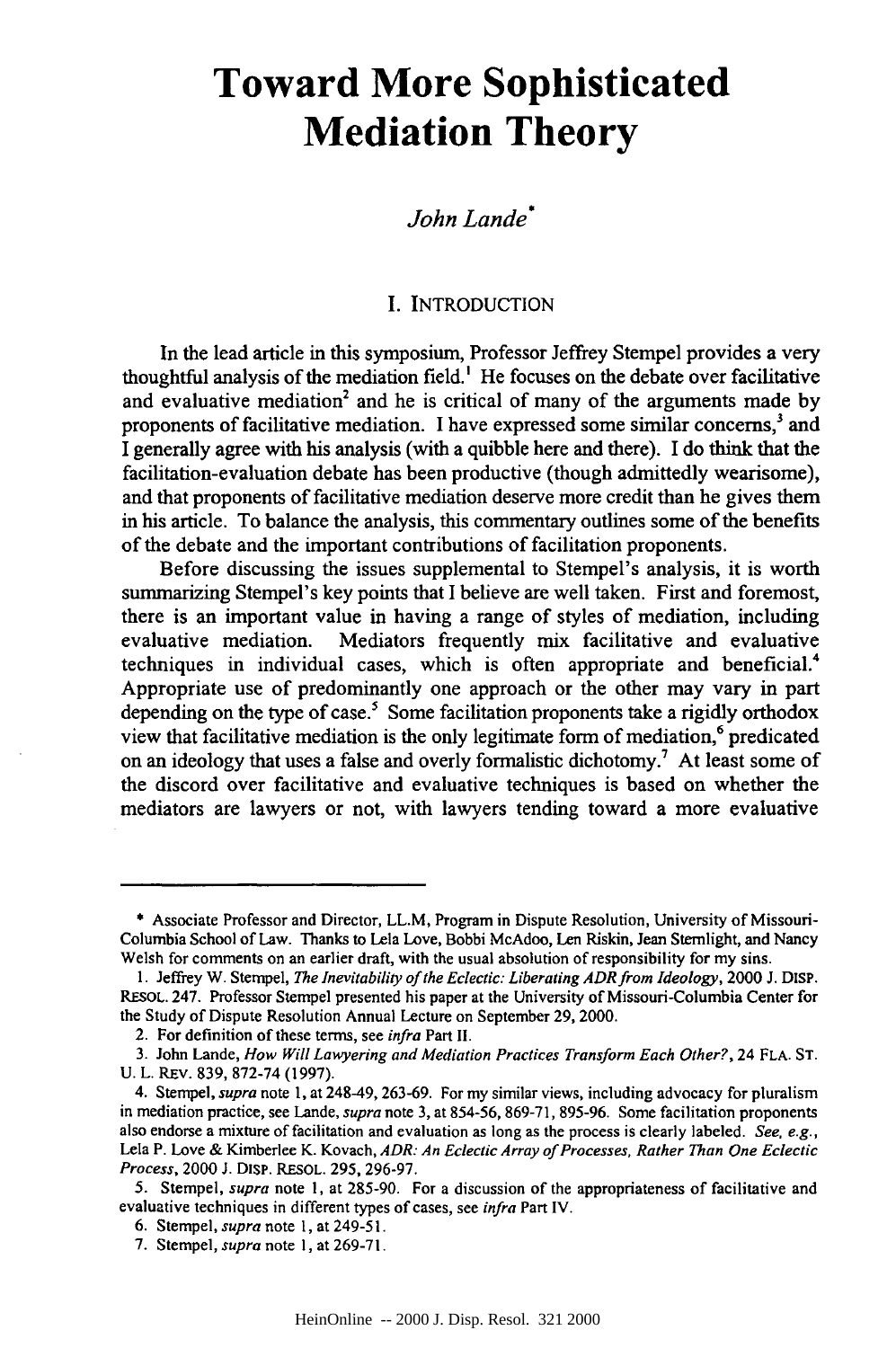approach and nonlawyers tending toward a more facilitative approach. This tension is related to conflict over control of the field between lawyers and nonlawyers.'

I believe that the facilitation-evaluation debate has helped generate at least four major benefits that Stempel's article does not adequately acknowledge. Some of these benefits are due to the particular arguments of facilitation proponents, while others involve a general development of the field resulting from the debate. The first benefit is that facilitation proponents have highlighted how mediation can promote many important values such as party self-determination, and they have cautioned about risks of unfairness created by mediator evaluation as described in Part III. Second, the facilitation-evaluation debate has stimulated a better appreciation of the appropriateness of these techniques in different types of cases, as described in Part IV. Third, the debate has contributed to reducing ill-considered evaluation practice, as discussed in Part V. Fourth, the debate may cause many mediators to consider and reject simple assumptions, developing a more sophisticated understanding of the process. Re-examination of mediator evaluation could become part of a broader, healthy questioning of taken-for-granted mediation theory more generally, as considered in Part VI. Before examining these propositions, Part II provides a brief review of terminology used in the debate and what I suggest are overly law-centered assumptions embedded in Stempel's use of certain terms.

#### II. A BRIEF REVIEW OF TERMINOLOGY AND STEMPEL'S UNDERLYING **ASSUMPTIONS**

Analyzing terminology used in the debate is important for conceptual clarity as well as for revealing important assumptions embedded in the terms of debate. The terms "facilitative" and "evaluative" mediation derive from the work of Leonard Riskin. They represent opposite ends of one dimension of a grid intended to illustrate some variations in mediation practice.<sup>9</sup> Mediators using a facilitative style focus on eliciting the principals' opinions and refrain from pressing their own opinions about preferable settlement options. Mediators using an evaluative style

322

<sup>8.</sup> Stempel, *supra* note 1, at 275-84. Stempel offers valuable insights into some general differences in perspectives between mediators who are lawyers and those who are not. He suggests that lawyers tend to be more evaluative and nonlawyers tend to be more facilitative, though he rightly notes that some attorney-mediators embrace a philosophy of facilitation. Stempel, *supra* note **1,** at 275, 282. Indeed, many of those leading the effort to promote facilitation are lawyers. I think that Stempel makes too broad a generalization that nonlawyers tend to prefer facilitative techniques. I suspect that one of the main factors affecting mediators' approaches is whether they believe that they were retained for their substantive expertise. Thus I suspect that engineers who mediate construction disputes, for example, may tend to use evaluative techniques even though they are not lawyers.

**<sup>9.</sup>** The grid was first published in a brief version in 1994. Leonard L. Riskin, *Mediator Orientations, Strategies and Techniques,* 12 ALTERNATIVES TO THE HIGH COST OF LITIG. **11I** (1994). Riskin published an extended version two years later. Leonard L. Riskin, *Understanding Mediators' Orientations, Strategies, and Techniques: A Grid for the Perplexed, I* HARV. NEGOT. L. REV. 7 (1996).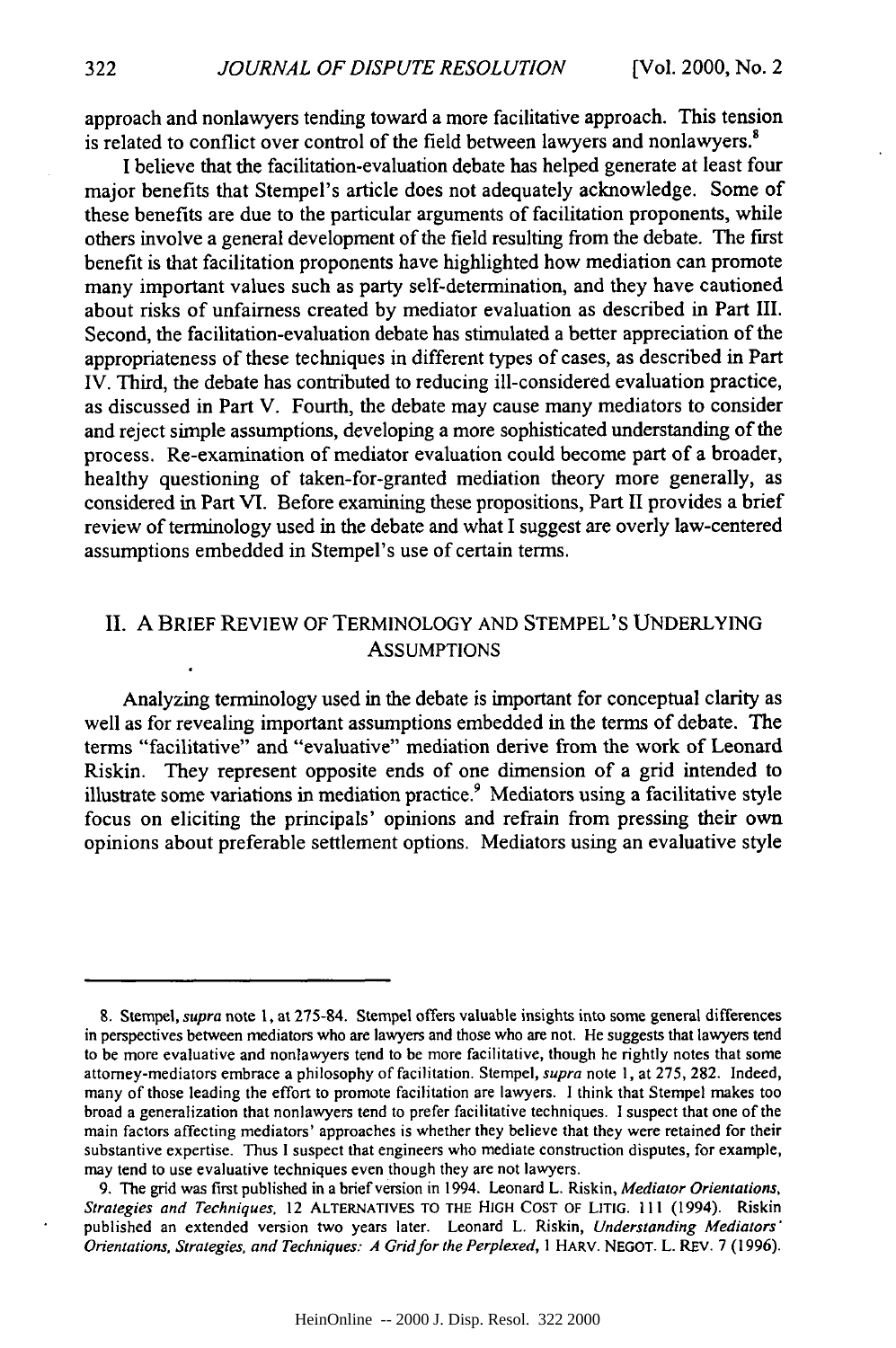develop their own opinions about preferable settlement options and may try to influence principals to accept them.'0

Some people use the terms "facilitation" and "evaluation" interchangeably with concepts of "settlement" and party "empowerment," most identified with the work of Robert A. Baruch Bush and Joseph Folger,<sup>11</sup> even though the two pairs of terms refer to distinct concepts. Settlement is the goal of terminating the dispute on any mutually acceptable basis.<sup>12</sup> Empowerment is the goal of using mediation to promote the parties' self-determination to resolve the dispute on whatever terms they think best. Moreover, Bush and Folger describe empowerment as a goal of "transformation" in which mediation is used to "engender[] moral growth toward both strength and compassion," not just for the dispute being mediated, but for changing people in the way that they deal with others and handle future disputes.<sup>13</sup>

I think of empowerment and settlement as goals for mediation whereas facilitation and evaluation are techniques that mediators use. It makes sense that mediators whose primary goal is empowerment would most often use facilitative techniques and that mediators who are primarily oriented to settlement would be more likely to use evaluative techniques. There are exceptions. The technique of "selective facilitation,"<sup>14</sup> where mediators facilitate discussion toward some options and away from others, tends to be oriented to settlement. On the other hand, some mediators believe that it is important for parties to have the mediators' evaluations in order to make informed decisions, but these mediators are careful to avoid pressing the parties to settle.<sup>15</sup>

Stempel's article challenges the use of various terms that project too great a status of mediation in his view. **I** have several quibbles with his points which seem to focus on lawyers, law, and courts as the norm<sup>16</sup> more than I think is appropriate

**<sup>10.</sup>** Riskin, *Grid, supra* note **9,** at 23-24. Love and Kovach distinguish reality testing and evaluation, generally suggesting that "reality testing" is oriented to stimulate the parties' evaluation whereas "evaluation" is where mediators provide their opinions to influence the negotiation outcome and/or adversely affect the parties' self-determination. Love **&** Kovach, *supra* note 4, at **303-05.** They note that there is a gray area between the two. Love **&** Kovach, *supra* note 4, at **305.** This gray area is huge and dependent on many contextual factors. It is the source of much of the confusion and controversy as some of the ostensible reality testing can be quite coercive whereas some of the evaluation can be quite benign.

**II.** ROBERT **A.** BARUCH BUSH **& JOSEPH** P. FOLGER, THE PROMISE OF MEDIATION: RESPONDING TO **CONFLICT** THROUGH EMPOWERMENT **AND RECOGNITION** (1994).

<sup>12.</sup> *See* Lande, *supra* note **3,** at **851-53.**

**<sup>13.</sup>** BUSH **&** FOLGER, *supra* note **11,** at **28-32.**

*<sup>14.</sup> See* David Greatbatch **&** Robert Dingwall, *Selective Facilitation: Some Preliminary Observations on a Strategy Used by Divorce Mediators,* **23 LAW &** SOC'Y REV. **613 (1989).**

*<sup>15.</sup> See* GARY **J. FRIEDMAN, A GUIDE** TO DIVORCE MEDIATION: HOW TO REACH **A** FAIR, **LEGAL** SETTLEMENT **AT A FRACTION** OF THE **COST 35 (1993).**

**<sup>16.</sup>** This has been called a "legal centralist" perspective which, not surprisingly, is often taken for granted **by** lawyers. *See* Marc Galanter, *The Portable Soc 2; or, What to Do Until* **the** *Doctrine Comes, in* **GENERAL EDUCATION IN** THE **SOCIAL SCIENCES: CENTENNIAL REFLECTIONS ON** THE **COLLEGE** OF THE **UNIVERSITY** OF CHICAGO, 246, **250-53 (J.J.** MacAloon ed., **1992);** Marc Galanter, *Justice in Many Rooms: Courts, Private Ordering, and Indigenous Law,* **19 J.** OF **LEGAL** PLURALISM, **1, 1-3 (1981).** An alternative perspective is "legal pluralism," where courts of state law are not necessarily the only or primary system of adjudication. *See also infra* note 21 and accompanying text. *See generally* Sally Engle Merry, *Legal Pluralism,* 22 LAW **&** SoC'Y REV. **869 (1988);** John Lande, The Diffusion of a Process Pluralist Ideology of Disputing: Factors Affecting Opinions of Business Lawyers and Executives **7-8 (1995)** (unpublished Ph.D. dissertation, University of Wisconsin-Madison).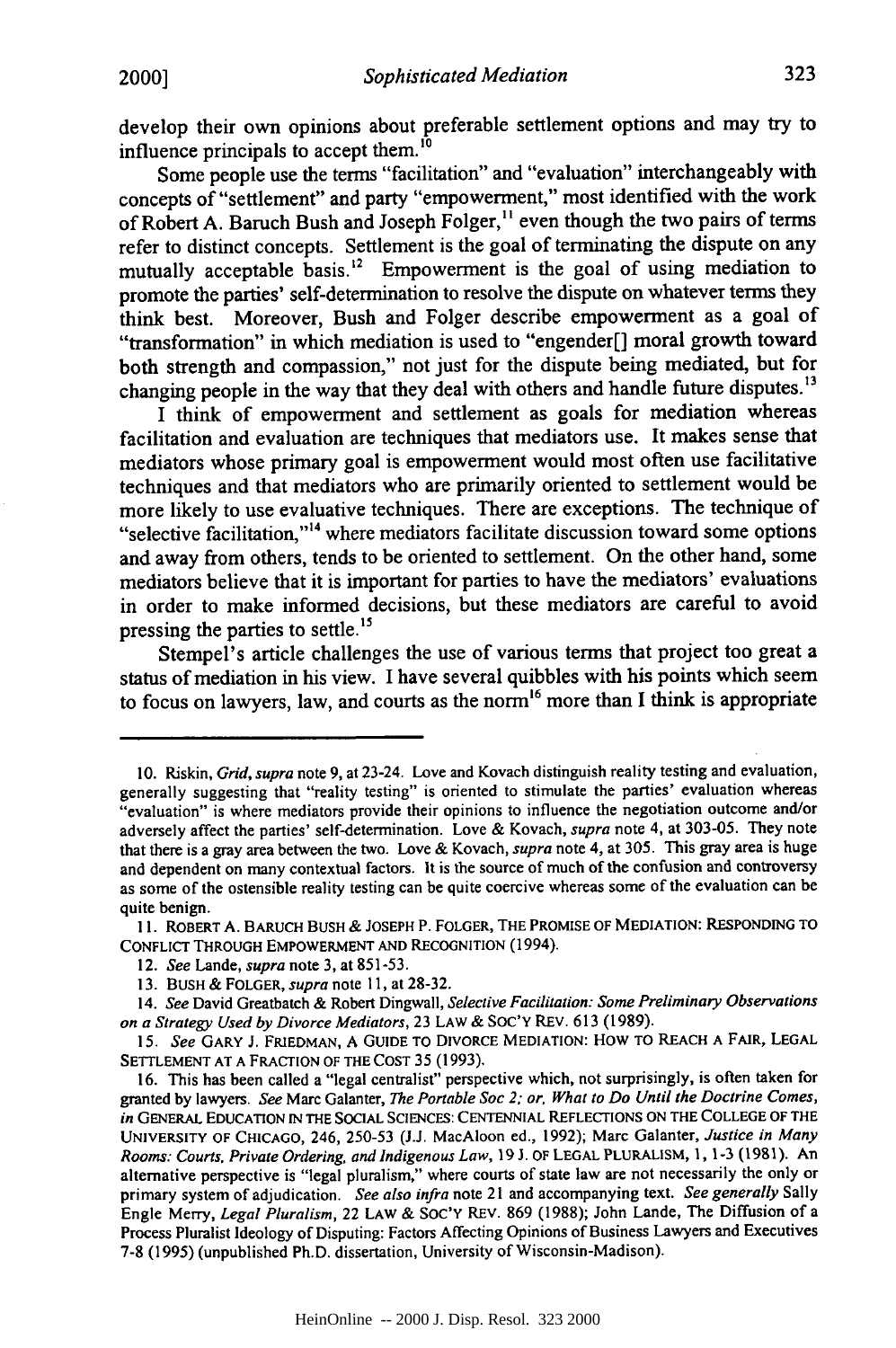or helpful. These quibbles are significant because they relate to what I think is Stempel's unduly narrow view of mediation, as described in Part III. For example, Stempel writes:

[M]any mediators have taken to referring to the disputing parties as the mediator's "clients" or "principals" rather than merely the disputants who have retained the mediator. Although this characterization is touching in its connotative closeness, it misperceives the relationship. A disputant does not use a mediator as an "agent" in the way in which clients or other principals use lawyers or representatives as agents. In addition, of course, the party has no particular claim to the mediator's zealous advocacy or fiduciary duty (far from it). Rather, the mediator has a duty to serve the parties and the situation in the aggregate rather than to represent either party as such.<sup>17</sup>

Accountants, realtors, hairdressers, and mediators, *inter alia,* can have clients without owing them a duty of zealous advocacy. While the term "principal" can be used in the context of legal agency rules, it also has a broader meaning in common usage, referring to the main decision maker.<sup>18</sup> Although mediators are not agents of parties in mediation, when parties are represented in mediation, it is appropriate to refer to parties as principals, in contrast to their attorneys, who in fact are their agents.<sup>19</sup>

Another example of Stempel's narrow focus on the law as a standard of reference is his preference to retain the qualifier "alternative" in the term "alternative dispute resolution." He advocates this usage to signal that mediation, arbitration, and other non-litigation techniques do not belong at the same status level as litigation, which he argues is the "default means of dispute resolution in society."<sup>20</sup> I do not believe that litigation is, in fact, the default dispute resolution mechanism; empirical evidence supports everyday experiences (of nonlawyers) that people turn to lawyers and courts in only a small fraction of their problems.<sup>21</sup> Moreover, making such

[C]uriously those dispute institutions that flourish and enjoy relative autonomy tend to be omitted from discussions of ADR. Our social institutions are honeycombed by indigenous forums that elaborate and enforce complex codes of conduct  $-$  in hospitals, schools, condominiums, churches, the NCAA, and a multitude of other settings. Far more disputing is conducted within these indigenous forums than in all the free-standing and courtannexed institutions staffed by arbitrators, mediators and other ADR professionals. This profusion of indigenous law reminds us that the world of disputing includes much more than traditional adjudication and the new ADR institutions.

<sup>17.</sup> Stempel, supra note 1, at 263 n.65.

<sup>18.</sup> *See* Lande, *supra* note 3, at 842-43 n.l 1.

<sup>19.</sup> Lande, *supra* note 3, at 881-86.

<sup>20.</sup> Stempel, *supra* note **1,** at 271 n.96.

*<sup>21.</sup> See* BARBARA A. CURRAN, THE LEGAL NEEDS **OF** THE PUBLIC: THE FINAL REPORT **OF A** NATIONAL SuRvEy 175 n.109 (1977) (finding similar statistics regarding lawyer usage); Richard E. Miller & Austin Sarat, *Grievances, Claims and Disputes: Assessing the Adversary Culture, 15* LAW & **SOC'Y** REV. 525, 537, 542-43 (1980-81) (finding in study of claims of \$1000 or more that lawyers were used in average of only 23% of disputes and cases were filed in court in average of only 11.2% of disputes, which varied by type of dispute). As Galanter points out, many discussions of ADR seem oblivious to the wide range of non-court-related disputing mechanisms: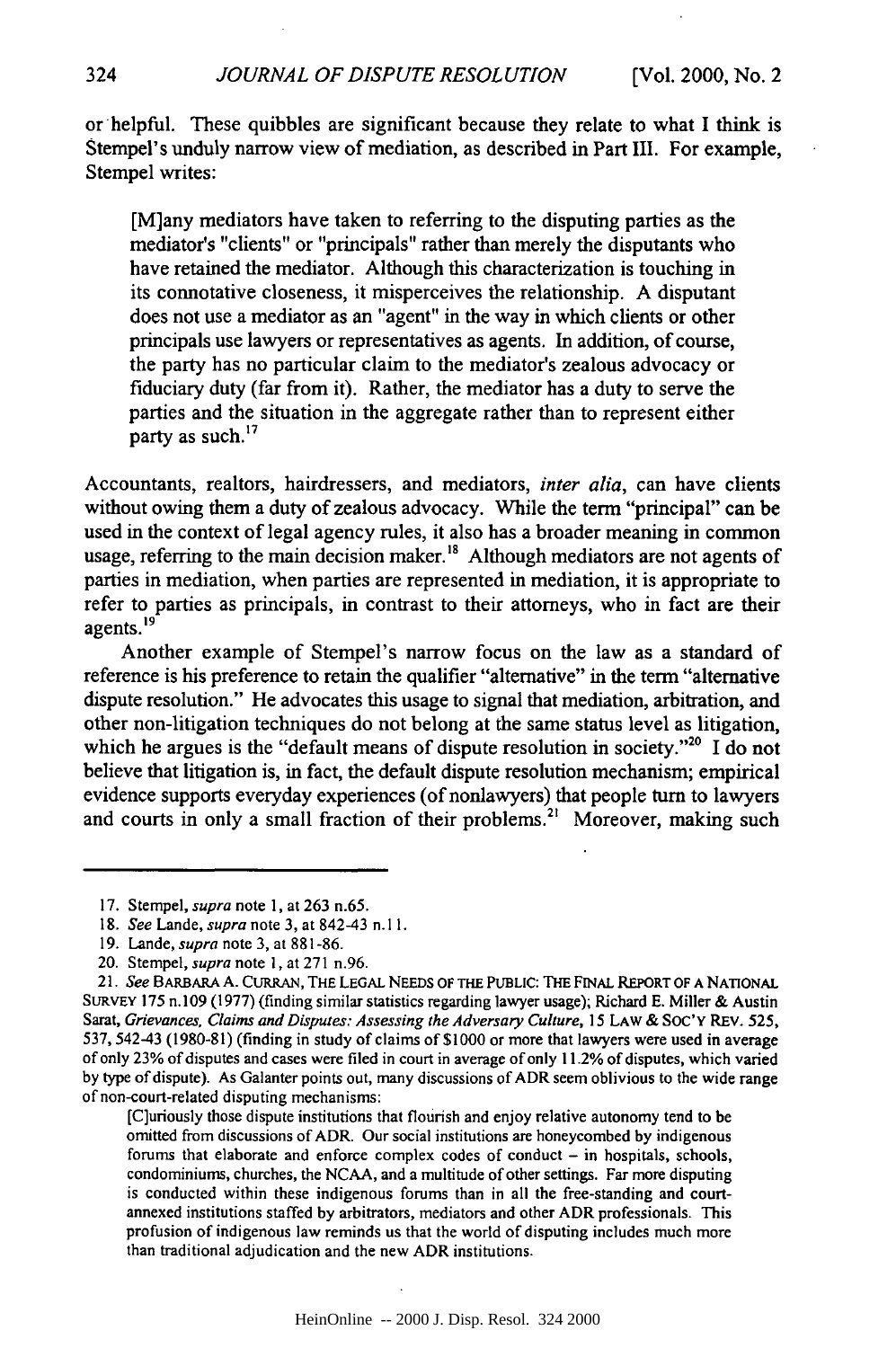status comparisons seems counterproductive. I try to avoid them by using the term "dispute resolution" to refer to all methods of dispute resolution including litigation.<sup>22</sup>

A final example involves Stempel's objection to use of the term "professional" as applied to mediators because mediation does not have the "historical pedigree" of five traditional professions and does not satisfy "historical criteria of society," including required course of study, examination or other entrance requirements, and self-regulation.<sup>23</sup> In common usage, "professional" has a much broader usage, referring to people who use some skill to engage in an activity as a source of livelihood or as a career.<sup>24</sup> The term "professional" is commonly accepted to refer to unpedigreed groups such as athletes, artists, business executives, and plumbers. Thus it is appropriate to refer to mediators as professionals who serve clients without using the legal system as the standard for measuring mediation's legitimacy. I believe that these examples of Stempel's legal centralist perspective underlie the inadequate appreciation of the values of a facilitative approach to mediation as well as his excessive faith in an evaluative approach, as described in the next Part.

#### III. FACILITATION IS A GOOD PRACTICE THAT SHOULD BE PRESERVED, MOREOVER MEDIATOR EVALUATION CREATES RISKS OF UNFAIRNESS

Using a facilitative approach is a good thing for mediators to do for many of the reasons that facilitation proponents contend. Facilitation by mediators emphasizes the principals' abilities to do their own critical evaluation and creative problemsolving.<sup>25</sup> While this may not be the best approach for every person in every problem that is mediated, mediation truly offers a distinctive opportunity for parties to exercise responsibility over their own disputes and their own lives. This is an important social value that other dispute resolution processes generally do not promote.<sup>26</sup> Many parties deeply appreciate the opportunity to work through problems themselves based on their own standards of fairness. These parties prefer to resolve their disputes themselves, without much substantive direction or pressure by the neutrals or reliance on the law as the presumptive standard for decision

Marc Galanter, Compared *to What? Assessing the Quality of Dispute Processing,* 66 DENV. U. L. REv. xi, xiii (1989) (footnote omitted).

<sup>22.</sup> By the same token, I am not a fan of using the currently popular term *"appropriate* dispute resolution" to imply that mediation, arbitration etc. are presumptively more appropriate than litigation, as the term stirs up similarly unproductive status competitions. Some would use "appropriate dispute resolution" to suggest the use of whatever means of dispute resolution is most appropriate in a given case, including litigation in some cases.

<sup>23.</sup> Stempel, *supra* note 1, at 282-83.

<sup>24.</sup> WEBSTER'S NEW ENCYCLOPEDIC DICTIONARY 806 (rev. ed. 1995).

<sup>25.</sup> Lela P. Love, *The Top Ten Reasons Why Mediators Should Not Evaluate,* 24 FLA. ST. U. L. REv. 937, 944-45 (1997). For the record, I should disclose that I generally prefer to use more facilitative approaches when I mediate. **I** have referred to this as promoting the principals' quality of consent. Lande, *supra* note 3, at 857-79. This would be better termed the quality of *decision making* as the same considerations generally apply regardless of whether the mediations result in agreement.

<sup>26.</sup> Love, *supra* note 25, at 943-44. *See generally* Robert A. Baruch Bush, *Efficiency and Protection, or Empowerment and Recognition? The Mediator's Role and Ethical Standards in Mediation,* 41 FLA. L. REv. 253 (1991).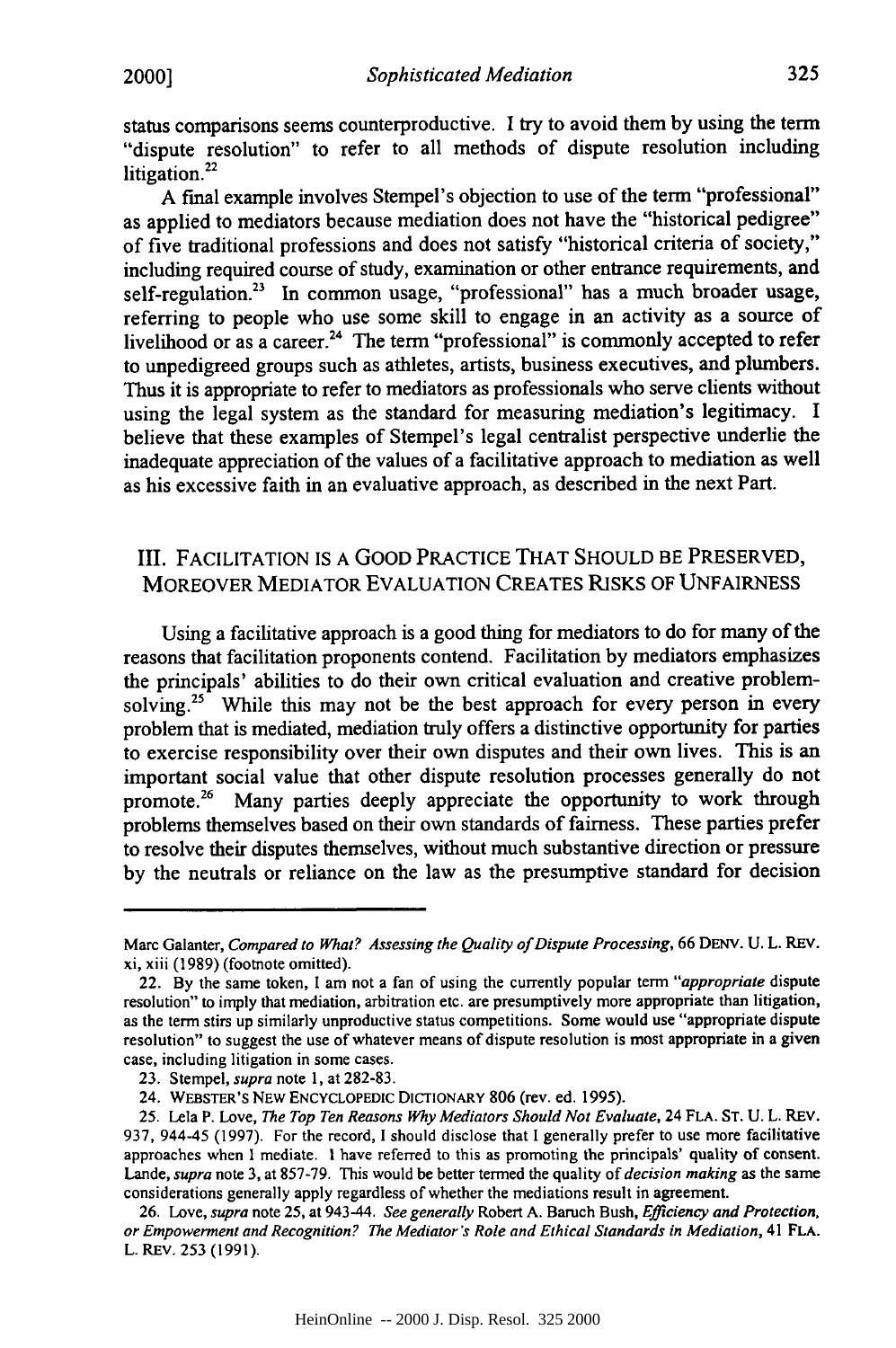making.<sup>27</sup> Moreover, facilitation provides an opportunity to avoid or reduce adversarial dynamics embodied in traditional litigation and often mirrored in evaluative mediation.

Facilitation proponents are also right to express alarm about real and serious risks entailed in evaluative techniques. Although mediator evaluation is sometimes just what is needed to help parties seriously confront and resolve the issues in their dispute, it also risks perpetuating adversarial dynamics and entrenchment of positions.28 More important, mediator evaluation risks creating injustice through heavy-handed pressure tactics and questionable evaluations by the mediators.<sup>29</sup> Stempel argues that eclectic mediation that includes mediator evaluation can provide an "antidote" to unfairness caused by passive facilitative mediators who permit stronger parties to take advantage of weaker ones.<sup>30</sup> I think that it is at least as likely that evaluative mediators will side with the stronger party and thus arguably aggravate the distributional problems that Stempel is legitimately concerned about.<sup>31</sup> This analysis of fairness in mediation is premised on the notion that to promote fairness mediators can and should equalize power, a highly arguable proposition in my opinion.

If instead we use the law (defined as the likely results of litigation) as a standard of fairness, good evaluative mediation certainly can help smooth the way toward fair outcomes. However, this presumes that the legal rules provide fair results,<sup>32</sup> the rules are reasonably clear, judges and juries consistently follow the rules, and that mediators can accurately assess the likely results. These are all debatable assumptions. Often, cases go to mediation precisely because the likely results are unclear.<sup>33</sup> Thus, having mediators evaluate – and especially when they forcefully press those evaluations on the disputants  $-$  creates a risk of manufacturing injustice if the mediators' predictions are incorrect.

Some may object that [the perception that agreement to mediate is a sign of weakness] is contrary to the well-known definition of a mediator as someone who listens to and reasons politely with both parties only until he is sure which is weaker, and then jumps on that one with both feet. There is no contradiction, however, because by the time any mediator becomes that aggressive, the substantive concessions and the procedural or posture improvements obtainable from the stronger party have already been made, or indicated to be acceptable contingent on a comprehensive settlement. Pressing the weaker party at what is aptly called "crunch" time is not evidence of bias, because it is necessary to recognize differences in power. If mediators ignored the "real world" and attempted to base all settlements on reason and brotherly love, stronger parties would obtain little benefit from mediation and would soon avoid it. No mediator can long forget that though both parties may be injured in an open collision, some are in a better position to survive a clash than others.

*Id.* at 146.

<sup>27.</sup> This is similar to Zumeta's argument. Zena Zumeta, A Facilitative MediatorResponds, 2000 J. DisP. REsOL. 335, 336.

<sup>28.</sup> Love, supra note 25, at 940, 945-46.

<sup>29.</sup> Love, supra note 25, at 942-43.

<sup>30.</sup> Stempel, supra note I, at 254-56, 265-66.

*<sup>31.</sup>* See Christopher Honeyman, *Patterns of Bias in Mediation,* 1985 J. DiSP. RESOL. 141. Although Honeyman argues that mediation can provide weaker parties with significant gains, he notes that mediator interventions in the "crunch" are likely to bear more heavily on weaker parties:

<sup>32.</sup> As Stempel points out, this is not necessarily a valid assumption. Stempel, supra note **1,** at 265.

<sup>33.</sup> Here I echo an argument made by my colleague, Chris Guthrie, at Professor Stempel's lecture.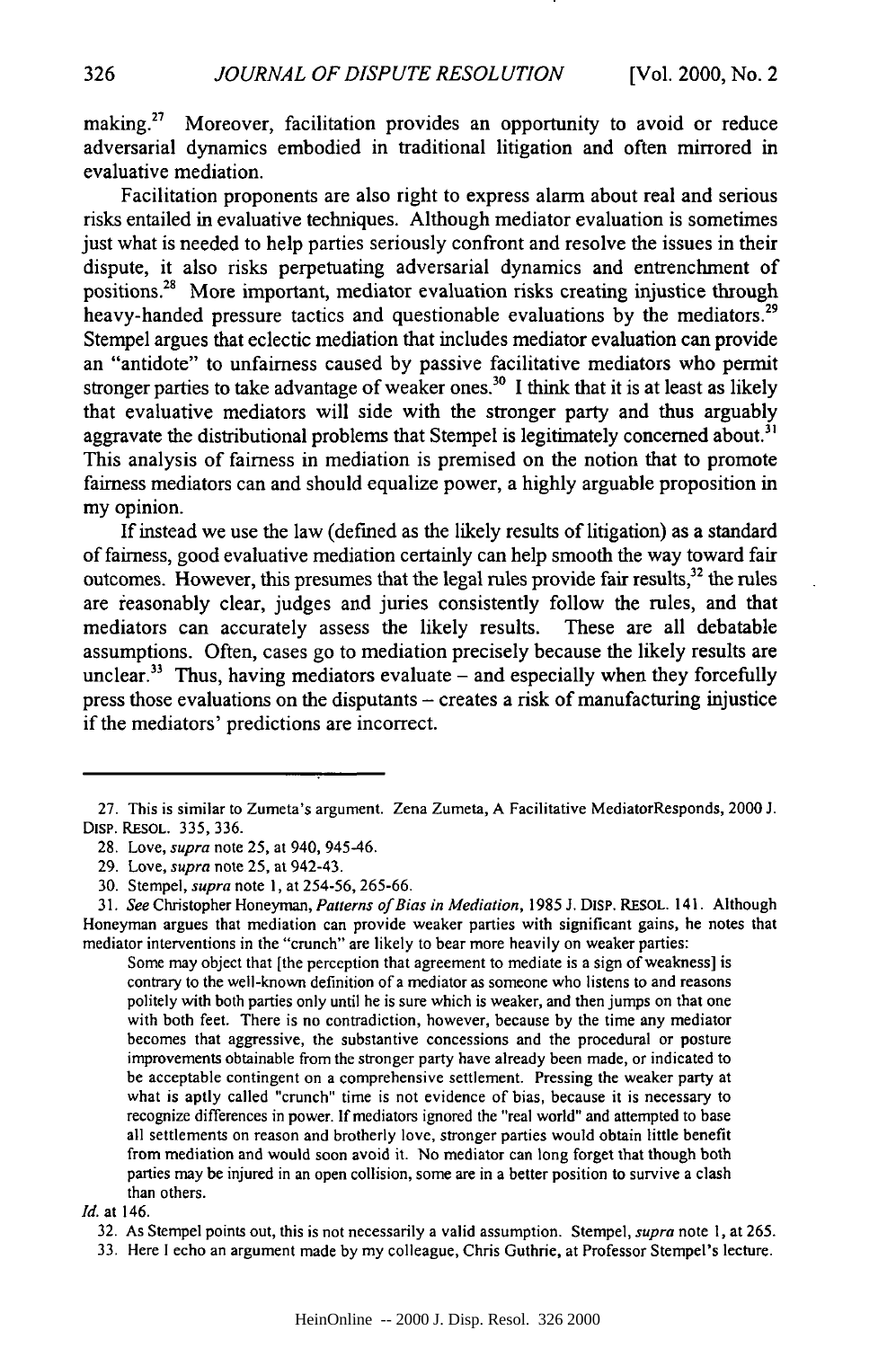As Stempel noted, the amount of evaluative mediation practice seems to have increased in recent years, particularly in court-connected mediation.34 If this trend continues, there is a serious risk that facilitative mediation could be completely overtaken. Just as I argued that there should be a place in the field for evaluative mediation (rather than being defined out of existence by facilitation proponents),<sup>35</sup> I believe that there should be an important and continuing place in the field for facilitative approaches as well. This pluralist view is based on the value of providing disputants with distinct choices of dispute resolution processes. But for the persistence of the facilitation proponents, it is conceivable that facilitative practice would virtually die out, barely noticed, and society would lose the important value of process diversity.

Some of the arguments on both sides of the debate, particularly in listserv postings and casual conversation, have seemed rigid, orthodox,<sup>36</sup> extremist,<sup>37</sup> narrow,<sup>38</sup> purist,<sup>39</sup> dogmatic,<sup>40</sup> emotional, strident,<sup>41</sup> and even just plain irritating,<sup>42</sup> resulting in a general weariness with the topic. However, as tiresome as the debate has been at times, I believe that it has been productive and that, overall, the facilitation proponents make a valuable contribution and should be honored for it.

#### IV. THE FACILITATION-EVALUATION DEBATE HAS PROMPTED A MORE REFINED UNDERSTANDING OF THE APPROPRIATENESS OF DIFFERENT MEDIATION TECHNIQUES IN VARIOUS SITUATIONS

Stempel repeats the common notion that facilitation is more commonly used and appropriate for family cases, and evaluation is more commonly used and appropriate for commercial and tort cases, among others.<sup>43</sup> Although he uses qualifying language at times and there is clearly some merit to his arguments, I think that Stempel overstates the significance of the distinctions between different types of cases.<sup>44</sup> This notion may be a function of the limited procedural imagination of some lawyers, mediators, and commentators.<sup>45</sup> Some lawyers and evaluative mediators

42. *Cf.* Richard Birke, *Evaluation and Facilitation: Moving Past Either/Or,* 2000 J. DISP. RESOL. 309, 319 (expressing frustration, feeling "tired" of the debate). I confess that I sometimes feel this way too. This may be similar to the reaction that many mediators (myself included) have about passionately assertive disputants and attorneys. I think that most mediators would agree that passionate partisans are entitled to respect if they are acting in good faith and have valid concerns, even if we believe that their positions and manners seem unreasonable.

43. Stempel, *supra* note 1, at 285-92.

44. Similar points are made by Love and Kovach, *supra* note 4, at 300-03.

45. *Cf.* Carrie Menkel-Meadow, *Toward Another View of Legal Negotiation: The Structure of Problem Solving, 31 UCLA L. REV. 754, 789-94 (1984) (referring to "limited remedial imagination" of* courts); Leonard L. Riskin, *Mediators and Lawyers,* 43 OHIO ST. L.J. 29, 43-48 (1982) (referring to

<sup>34.</sup> Stempel, *supra* note 1, at 264-66.

<sup>35.</sup> Lande, *supra* note 3, at 856.

<sup>36.</sup> Stempel, *supra* note 1, at 254-56.

<sup>37.</sup> Stempel, *supra* note 1, at 258-60.

<sup>38.</sup> Stempel, *supra* note **1,** at 254-55.

<sup>39.</sup> Stempel, *supra* note *1,* at 252.

<sup>40.</sup> Stempel, *supra* note **1,** at 270.

<sup>41.</sup> Stempel, *supra* note 1, at 269.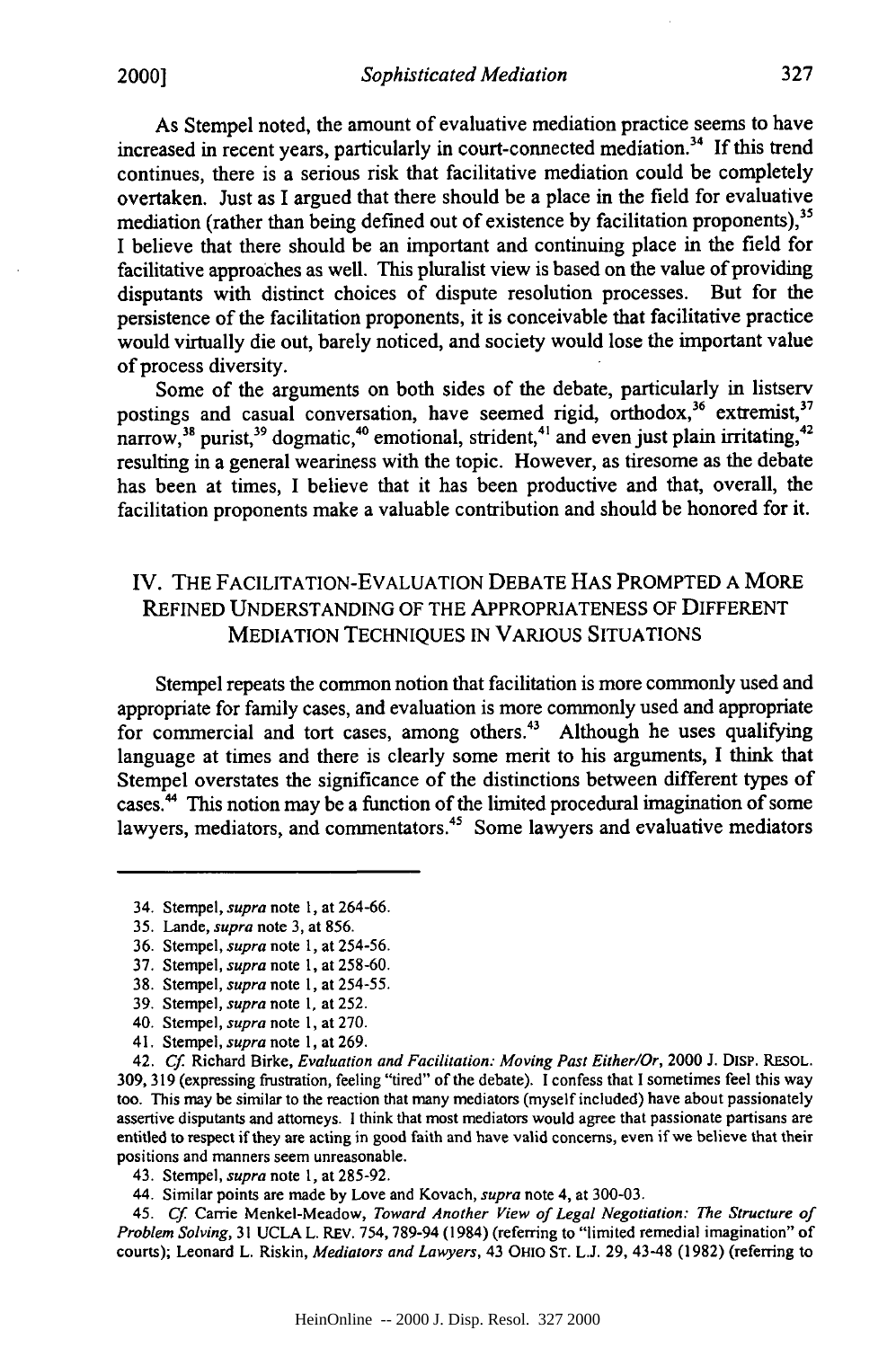refer to some cases as "just money cases" in which the goal is to settle "for what the case is worth." I suspect that in most such cases, there are many other significant issues if they would look carefully. Money is often a symbol of other things, such as finding a fair and honorable result, validation of injury, vindication of injustice, "winning," demonstration of savvy, attribution of fault, perception of (not) being "taken," scoring points against opposing counsel or other antagonists - and what the disputants will say about the case to their superiors, colleagues, friends, and relatives.

Let me note some examples highlighting the weakness of the idea that family cases are especially appropriate for facilitation, and that tort cases are especially appropriate for evaluation. Some mental health professionals mediating family cases use evaluative techniques, and perhaps appropriately so, when dealing with issues about the best interests of the children. On the other hand, a lawyer told me about a workers' compensation case (where Stempel's formulation would suggest that facilitative techniques would not be particularly suitable because of the lack of a continuing relationship between the plaintiff and insurance carrier) in which evaluative techniques were ineffective with a stubborn plaintiff who was unwilling to accept "what the case was worth." Further questioning revealed the plaintiff's interest in using the settlement money to buy a certain pickup truck, information which led to a settlement. While these examples are obviously only anecdotal, I think that they suggest that the family/tort distinction may be as unhelpful as the facilitation/evaluation dichotomy that Stempel rightly criticizes.

#### V. THE FACILITATION-EVALUATION DEBATE HAS PROMPTED THE MEDIATION FIELD TO BECOME MORE SELF-CONSCIOUS ABOUT MEDIATION PRACTICES

Until recently, the facilitative perspective has been the stated orthodoxy of the mediation field generally, not simply one faction. It has been socially unacceptable in most mediation circles for mediators to admit expressing substantive opinions in mediation. With the publication of Leonard Riskin's "Grid"46 and the ensuing debate, $47$  mediators began discussing this in earnest. $48$ 

At a meeting of Florida mediators in 1997, I administered a questionnaire of mediation techniques based on Riskin's Grid.49 The vast majority of mediators gave

lawyers' "standard philosophical map").

<sup>46.</sup> *See supra* text accompanying note 9.

<sup>47.</sup> *See* sources cited by Lande, *supra* note 3, at 842 n.9; Stempel, *supra* note 1, nn.l & 17.

<sup>48.</sup> Obviously Riskin's Grid reflected practices that had been going on for some time. When I was in practice in the mid-1980s, I recall whispered conversations between mediators about how certain mediators seemed quite directive. This was an accusation that would have caused a real stir if made publicly. Similarly, Alfini reported on angst about evaluative techniques in the late 1980s and early 1990s. *See generally* James J. Alfini, *Trashing, Bashing, and Hashing It Out: Is This the End of "Good Mediation?,"* 19 FLA. ST. U. L. REV. 47 (1991).

<sup>49.</sup> John Lande, Leaming Your Mediation Style, Workshop at the Florida Academy of Professional Mediators Annual Meeting (Apr. 12, 1997). The survey is presented at Jeffrey Krivis & Barbara McAdoo, *A Style Index* for Mediators, 15 ALTERNATIVES **TO THE HIGH COST** OF LITIG. 157 (1997).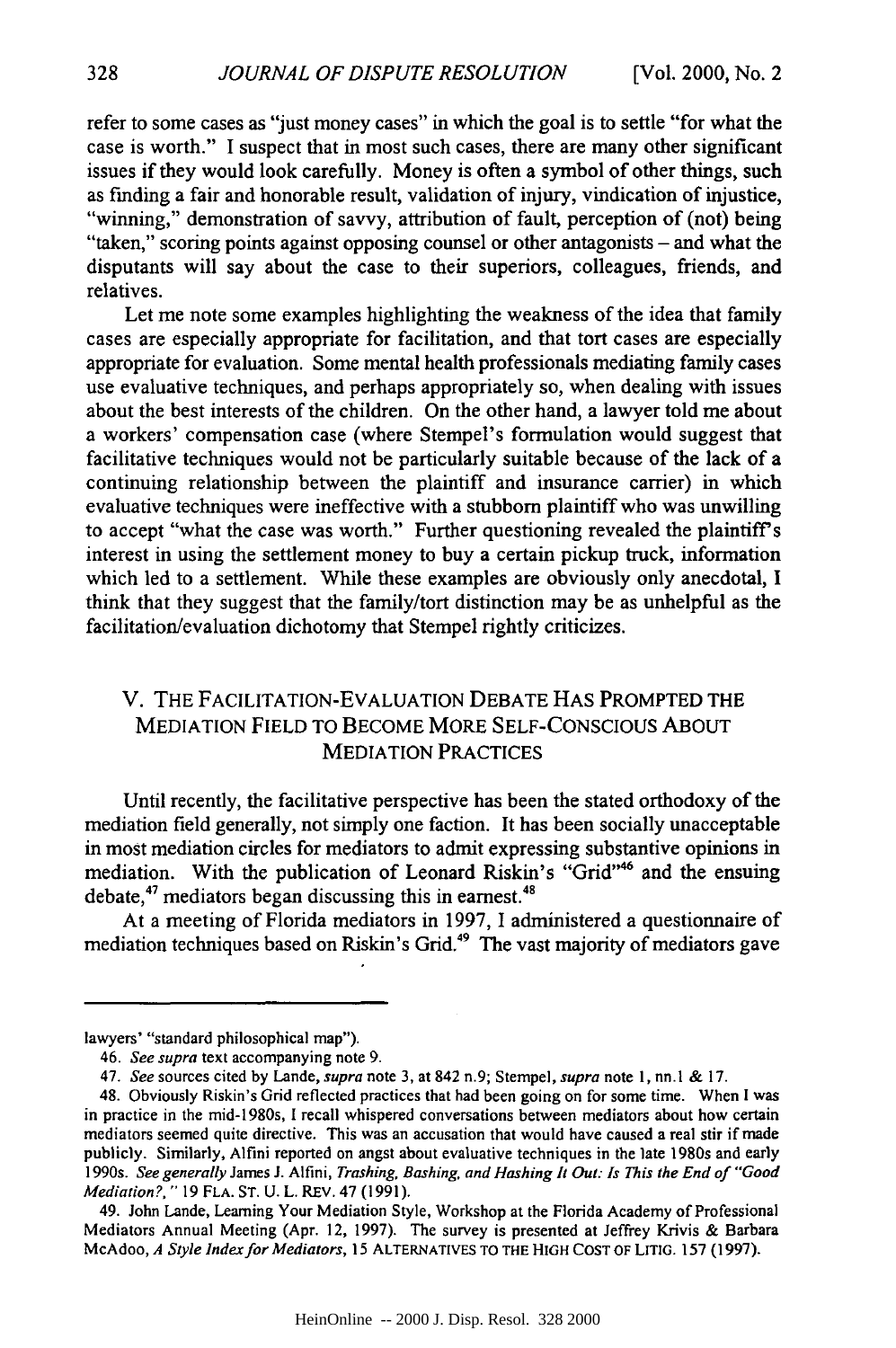answers suggesting that they predominantly use facilitative techniques. Given the widespread use of evaluative practice in much of the Florida mediation culture, the image projected from the survey responses strained credulity. Assuming that the results of these self-administered questionnaires were inconsistent with what objective observers would report about the mediators' behavior, there are several possible explanations. One is that evaluative mediators were aware of the evaluative nature of their techniques but were too embarrassed to give honest answers publicly. Another (not necessarily inconsistent) explanation is that the mediators were not entirely aware of their own behavior. **I** recently observed a bright and experienced mediator conducting a public policy mediation. This mediator subscribes to a pure facilitation philosophy and was surprised and disturbed when afterwards, in privately debriefing the mediation, **I** pointed out two relatively minor occasions when she had expressed opinions about what she thought the parties should do.<sup>50</sup> If not for the facilitation-evaluation debate, neither one of us might have been that sensitive to these concerns.

**I** suspect that the facilitation-evaluation debate has prompted mediators who use evaluation to do so more self-consciously and perhaps reduce sloppy evaluation practices." **I** lived in Florida for part of the time when the rules regarding mediator evaluation were being debated and this deeply engaged members of the Florida mediation community.<sup>52</sup> On a national level, practitioners have published numerous articles suggesting methods for providing appropriate mediator evaluation.<sup>53</sup> It seems likely that communications like these have prompted at least some mediators to be more self-conscious in their use of evaluation.

I mention all this to suggest that this debate has served a valuable purpose and led to some improvements in the field. "Closet" evaluators have been freed to

**<sup>50.</sup>** For what it is worth, the mediator's expression of opinions seemed relatively innocuous and her statements did not appear to unduly influence the parties.

**<sup>51.</sup>** Dwight Golann presents an intriguing bit of evidence in analyzing four simulated mediations of the same dispute **by** four experienced mediators with different actors playing the participants' roles in the four simulations. Golann found a common pattern of mediators beginning **by** using facilitative moves and generally shifting to more evaluative moves during the mediation. The mediators' use of facilitative or evaluative tactics was largely a response to the ways that the parties played their roles, which also seemed to be more of a factor in the outcomes than the mediators' tactics. Dwight Golann, Variations in Mediation: How-and Why-Legal Mediators Change Styles in the Course of a Case, 2000 **J.** DisP. RESOL. 41, **60-61.** This certainly does not prove that mediators have become more selfconscious in recent years about use of evaluative techniques or that the facilitation-evaluation debate caused any increased sensitivity. These observations are, however, consistent with the theory that the debate has had that effect.

**<sup>52.</sup>** For an insightful analysis of the recent revision of the Florida Rules for Certified and Court-Appointed Mediators, see Stempel, *supra* note **1,** at **256-63.**

*<sup>53.</sup> See, e.g.,* Marjorie Corman Aaron, *ADR Toolbox: The Highwire Art of Evaluation,* 14 **ALTERNATIVES** TO THE **HIGH COST** OF LITIG. **62 (1996);** Tom Arnold, *How Much Evaluation Should Be Mixed into a Mediation Session?* **16 ALTERNATIVES** TO THE **HIGH COST** OF LITIG. 54 **(1998);** John Bickerman, *Evaluative Mediator Responds,* 14 **ALTERNATIVES** TO THE **HIGH COST** OF **LITIG. 70 (1996);** Lawrence **D.** Connor, *How to Combine Facilitation with Evaluation,* 14 **ALTERNATIVES** TO THE **HIGH COST** OF LITIG. **15 (1996)** (stating that innovative procedure is appropriate only **by** consent of principals); Carl T. Hahn, *Using Evaluative Techniques: The Virginia Approach,* **17 ALTERNATIVES** TO THE **HIGH COST** OF **LITIG.** 149 **(1999);**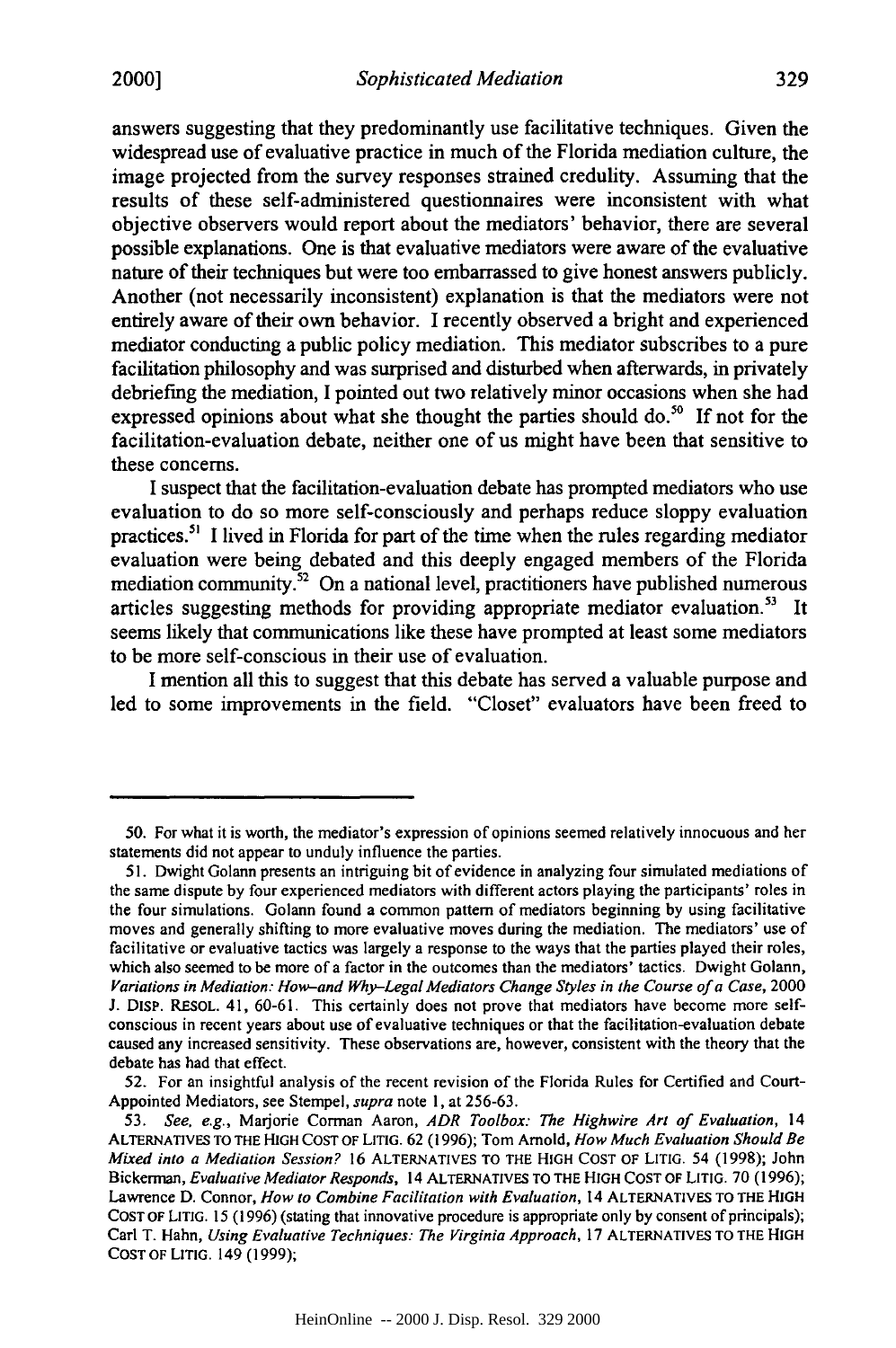"come out of the closet"<sup>54</sup> and now discuss mediation practices more openly.<sup>55</sup> Indeed, if not for the facilitation-evaluation debate, the knowledge in the mediation field would be stuck at a more basic level.<sup>56</sup> Moreover, it has prompted discussion about techniques for providing evaluation with useful safeguards<sup>57</sup> as well as improved theoretical understanding and policy analysis.<sup>58</sup> While I realize that some facilitation proponents would not view all these developments as positive nor wish to take credit (or blame) for them, I view them as positive steps that resulted, in significant part, from the persistence of facilitation proponents and the responses that they stimulated.

#### VI. THE INCREASED SOPHISTICATION OF THE FIELD RESULTING FROM THE FACILITATION-EVALUATION DEBATE MAY CONTRIBUTE TO A MORE GENERAL WILLINGNESS TO EXAMINE MEDIATION THEORY

The experience of the facilitation-evaluation debate may be contributing to a maturation of the mediation field to deal with a range of issues that are not necessarily related to this particular debate. If so, this debate may have contributed by causing reactions (like Stempel's) against assumptions based on rigid false dichotomies propounded with intense partisan passion as well as by increasing appreciation of the complexities of mediation practice and the contexts in which mediation is used. I have some qualms about advancing this proposition of maturation of the field because it is obviously speculative and perhaps it will be proved quite wrong. Even if it turns out to be true in part, I would not expect a complete or immediate transformation of the field, but rather a subtle and uneven growth taking place in some areas more than others. If this maturation is occurring, I would expect increased willingness to question many different strongly-held assumptions based more on faith and self-interest than careful observation and analysis.

330

<sup>54.</sup> Obviously there are significant differences between disclosing one's mediation style and disclosing one's sexual orientation, so this analogy is imperfect, though hopefully appropriately evocative. I suspect that there is a similarity in that there has been a public debate which prompted proponents of both sides to publicly articulate their positions and that having people publicly "come out" has emboldened others to come out as well.

*<sup>55.</sup> See supra* note 54.

<sup>56.</sup> When Riskin published his Grid in the mid-1990s, I believe that the majority view among mediators was that mediators should not give evaluations in mediation. I agree with Stempel that this is probably no longer the case, as some version of his eclectic vision is probably the dominant view today. Stempel, *supra* note **1,** at 250 n.10. *See* Birke, *supra* note 42; Golann, *supra* note 51; Zumeta, *supra* note 27; sources cited at *id.* nn.6 & 67 (supporting Stempel's eclectic vision);

<sup>57.</sup> For an excellent set of prescriptions for careful mediator evaluation, see DWIGHT GOLANN, MEDIATING **LEGAL** DIsPUTES 267-305 (1996) (Marjorie Corman Aaron, contributing author) (offering good advice about whether, when, and how mediators should offer evaluations).

<sup>58.</sup> For an excellent analysis of self-determination, the key value underlying facilitation theory, and a provocative policy proposal, see Nancy Welsh, *The Thinning Vision of Self-Determination in Court-Connected Mediation: The Inevitable Price of Institutionalization?,* 6 HARV. NEGOT. L. REV. (forthcoming 2001) (using courts' assessments of allegations of mediator coercion to define selfdetermination and proposing a three-day non-waivable cooling-off period before mediated settlement agreements become binding).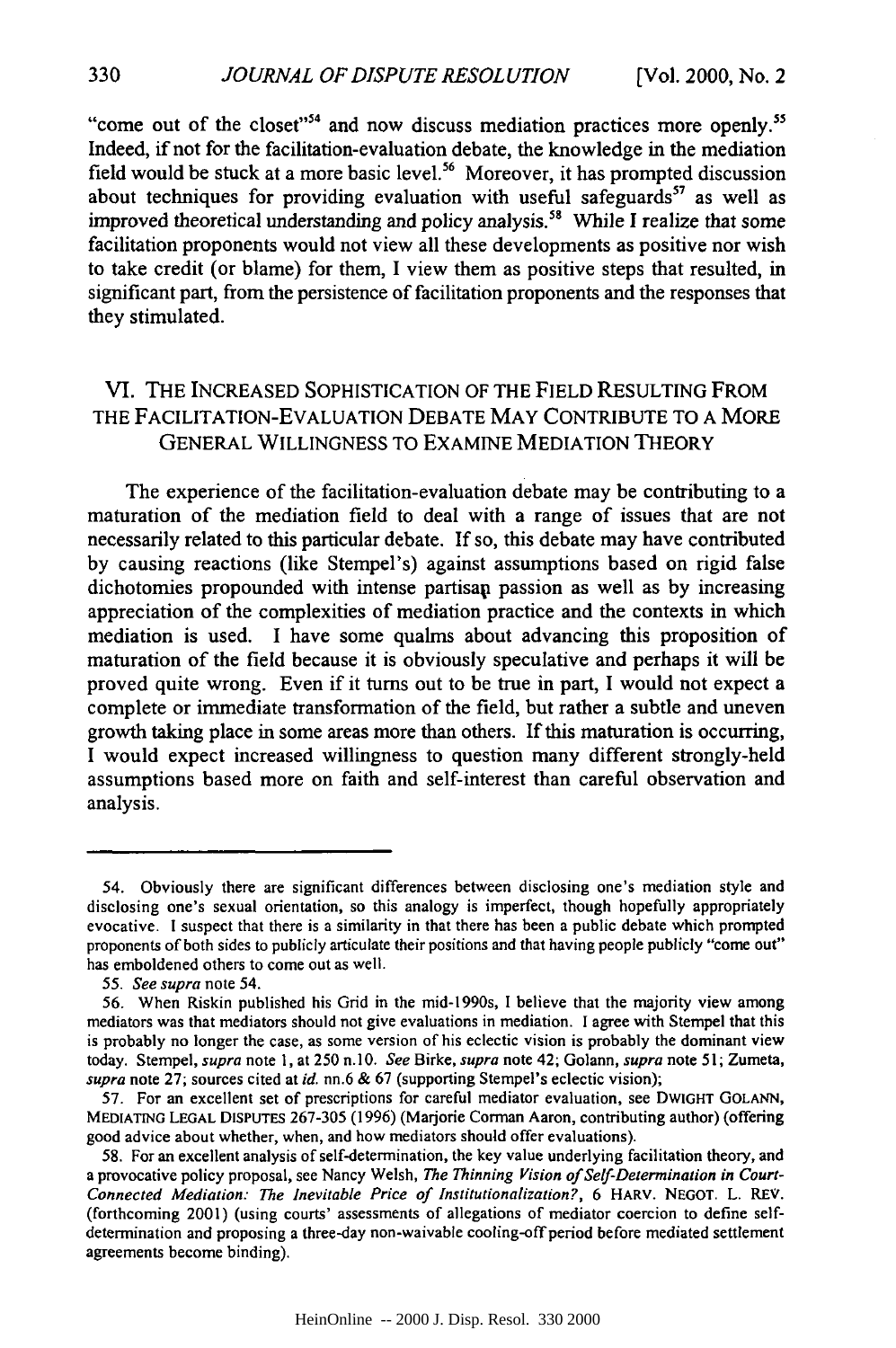assumptions based more on faith and self-interest than careful observation and analysis.

Mediation statutes, codes of conduct, texts, promotional literature, and even law review articles are full of assumptions about the essential nature of mediation. Many of these assumptions are highly debatable. Let me mention two.

Recent debates over the drafting of a Uniform Mediation  $Act<sup>59</sup>$  raise questions about the necessity of confidentiality for mediation. Confidentiality is widely assumed to be essential for mediation to work properly.<sup>60</sup> Without commenting on the merits of the Uniform Mediation Act, which is well beyond the scope of this commentary, I have increasing doubts about the necessity  $-\text{and}$  empirical reality -of confidentiality in mediation.<sup>61</sup> In child protection mediations that I conducted under the protection of a state mediation confidentiality statute, attorneys and parties regularly seemed cautious about what they would say in mediation. Sometimes in the mediations, attorneys would instruct their clients not to say anything; more often, attorneys and participants would simply "clam up" when sensitive topics were raised. This experience is consistent with many reports I have heard from attorneys who are very wary about what their clients might say in mediation. Some of this hesitance may be due to concern about possibly weakening one's bargaining position within the mediation, but that did not seem to be the usual motivation as the hesitant participants seemed to be more concerned about possible consequences if the information would be presented in court. Moreover, it does not suggest that participants have a lot of confidence that "everything will stay in the room," as some mediators promise.

Here are some examples to illustrate problems with assumptions about the necessity of confidentiality. I recently talked with two Missouri attorneys who are frequent users of mediation and who are convinced that not only do the courtappointed mediators discuss the cases with the judges assigned to the cases, but that mediators write notes about the cases that are included in the court files. Despite the lack of confidence in the confidentiality of mediation, these two attorneys  $-$  and many others – are generally quite satisfied users of mediation. For them, confidentiality is clearly not as important as having what they consider to be knowledgeable, reasonable, and fair-minded mediators. Another illustration is a child protection mediation program in Michigan which generally operates well despite a local rule explicitly negating confidentiality in mediation.<sup>62</sup> The point of

<sup>59.</sup> Uniform Mediation Act (visited Sept. 29, 2000) <http://www.pon.harvard.edu/guests/uma>.

<sup>60.</sup> *See, e.g.,* Society of Professionals in Dispute Resolution, Ethical Standards of Professional Responsibility (1986), *reprinted in* MARK D. **BENNETT** & **MICHELE** S.G. HERMANN, THE ART OF **MEDIATION** 169-72 (1996) ("Maintaining confidentiality is critical to the dispute resolution process. Confidentiality encourages candor, a full exploration of the issues, and a neutral's acceptability.").

<sup>61.</sup> Even though confidentiality may not be as needed or effective as many people assume, it may nonetheless be appropriate to statutorily preclude use of mediation as a means of manufacturing evidence for later proceedings.

<sup>62.</sup> Telephone Interview with Susan Butterwick, Coordinator of the Dispute Resolution Center Permanency Planning Mediation Project of the Washtenaw County (Michigan) Family Court (Oct. 17, 2000). Under the state Child Protection Law, only the attomey-client privilege is recognized in child protective proceedings. *See In re* Brock, 499 N.W.2d 752, 759-61 (Mich. 1993). As a result, the attorneys and mediators working in these cases operate as if statements in mediation are not confidential and may be introduced as evidence in later proceedings. The Mediation Project is therefore careful to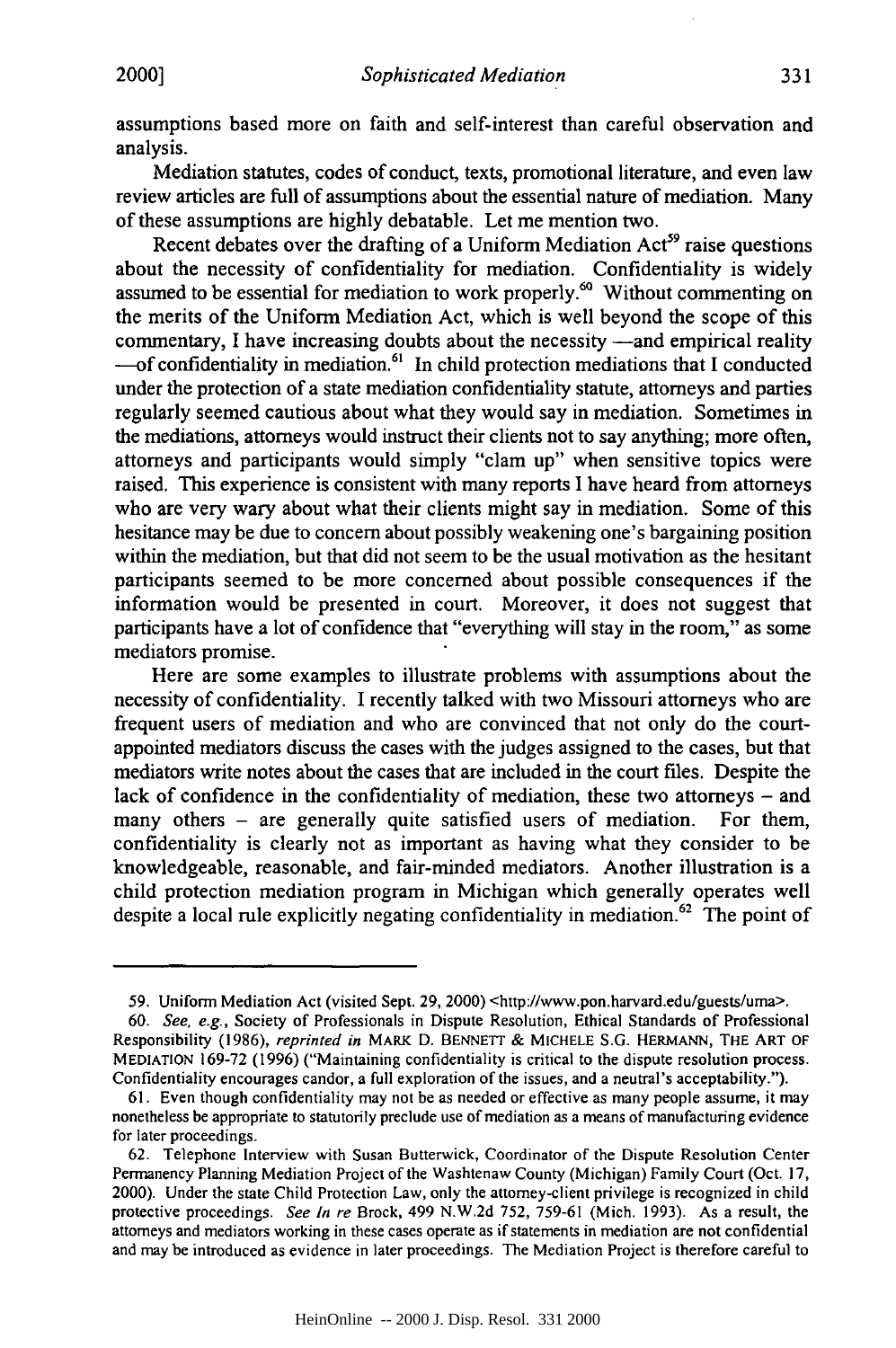all of this is that most mediators have been operating on a stated assumption that participants generally rely on confidentiality and that such reliance is necessary for mediation to work properly. Having had the courage to come out of the closet on evaluation, perhaps the mediation community may be more willing to take a careful look at confidentiality.

A second example has to do with a cherished assumption that mediators must be neutral. This is a premise underlying much professional mediation in the United States. As Moore has shown, this is a narrow, culture-bound conception of mediation activity that does not reflect the fact that much mediation is done by powerful members of organizations, tribes, and communities who have strong interests and opinions about the outcomes of the problems they mediate.<sup>63</sup> A study of in-house mediation of employment cases from the United States Postal Service ("USPS") found that disputants were fairly satisfied with mediators from within the Postal Service even though they were not perceived to be as neutral as outside mediators.<sup>64</sup> Similarly, many ombuds practitioners regularly operate effectively despite lack of complete "independence" from their organizations.<sup>65</sup> This heretical notion was nicely captured in the title of a workshop at a recent conference, "Agency Neutrals: An Oxymoron Whose Time Has Come?"'

Will mediators, in fact, take that hard look at the realities of confidentiality, neutrality, and the rest of accepted mediation theory?<sup>67</sup> And if they do, will that have been influenced by the increased sophistication from the debate over evaluation? If so, this facilitation-evaluation debate would admittedly be a limited and indirect influence. Yet it is not completely implausible that this episode has had some general maturing effect on the field.

#### VII. CONCLUSION

In his article in this Symposium, Jeffrey Stempel makes a valuable contribution to our understanding of the mediation field. While I believe that his article fairly analyzes some deficiencies in the perspectives of facilitation proponents, in my view, it does not adequately credit their important contributions to the field. Though disputes over facilitation and evaluation in mediation have been strident and

select cases where the lack of confidentiality protection is not expected to cause problems.

<sup>63.</sup> CHRISTOPHER W. MOORE, THE MEDIATION PROCESS: PRACTICAL STRATEGIES FOR RESOLVING CONFLICT 41-53 (2d ed. 1996).

<sup>64.</sup> Lisa Bingham et al., *Mediating Employment Disputes at the United States Postal Service: A Comparison of In-House and Outside Neutral Mediator Models,* 20 REv. OF **PUB.** PERSONNEL ADMIN. (forthcoming) (finding that although disputants were more satisfied with outside mediators, disputants who used in-house mediation reported being fairly satisfied).

<sup>65.</sup> *See generally* Howard Gadlin, *The Ombudsman: What's in a Name?,* 16 NEGOT. J. 37 (2000).

<sup>66.</sup> Session 3.11 at the Society of Professionals in Dispute Resolution Annual Conference (Sept. 24, 1999).

<sup>67.</sup> Birke's commentary in this symposium lists many issues that are worthy of the more sophisticated analysis **I** am suggesting. *See* Birke, *supra* note 42, at 319. Assumptions about the nature of power and the effects of mediators' interventions on power imbalances are particularly ripe for re-examination in my view. For a discussion of some problems with conceptions of power imbalance, see *supra* text accompanying notes 29-33.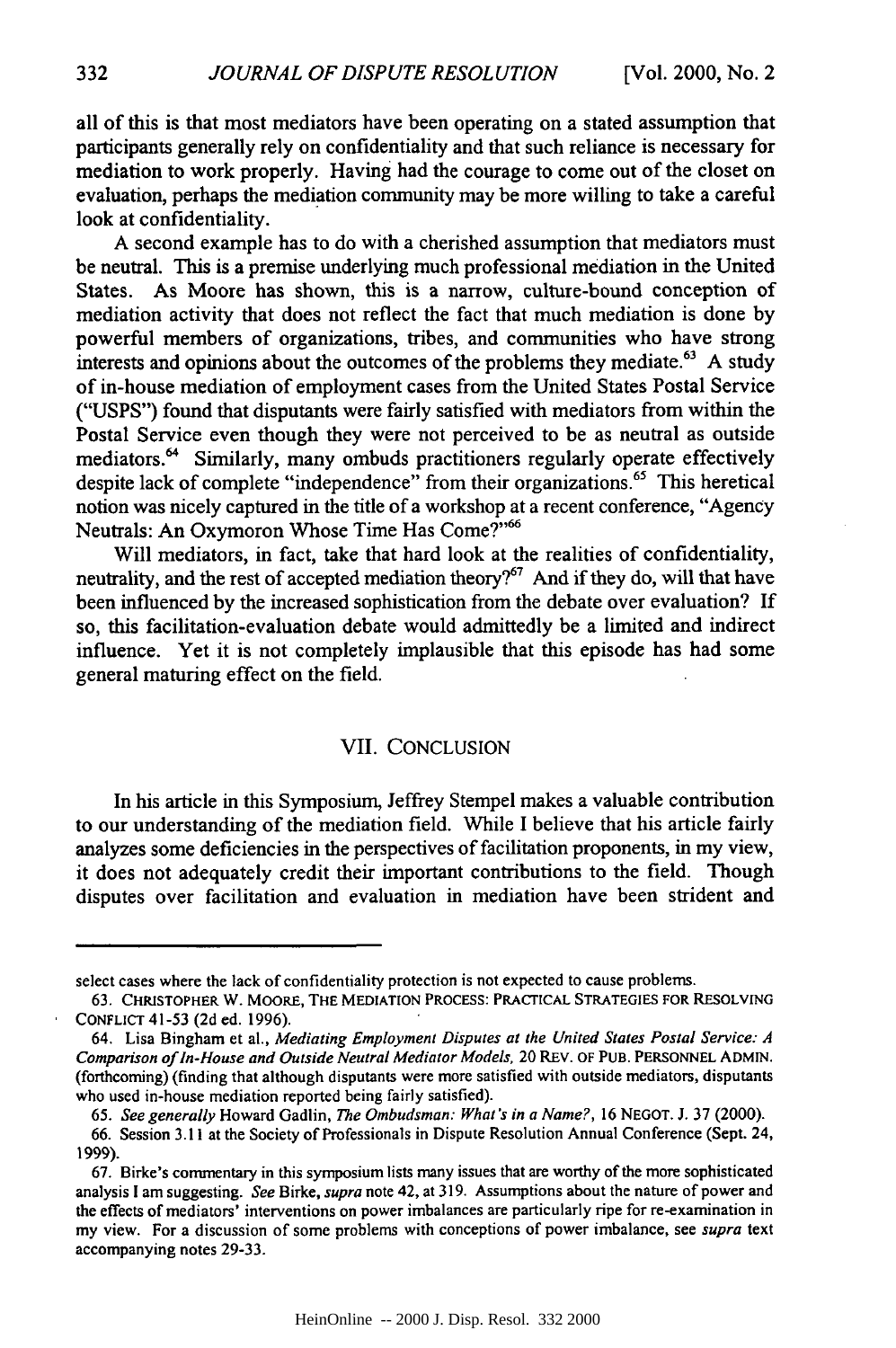unpleasant at times, the debates have moved the field forward to more refined understandings and practices.

**I** share Stempel's preference for eclectic approaches **by** mediators. **I** think that the reference to "ideology" in the title of Stempel's article gets closer to the heart of the matter. But rather than "liberating" the field from ideology, I advocate refinement and respectful embrace of an eclectic variety of mediation ideologies and practices.68 Thus, **I** hope that as the mediation field develops, shoppers for mediation services will have many clear choices of distinct types of mediation so that they can choose from mediators with reputations for emphasizing many different goals and approaches including empowerment, settlement, facilitation, and evaluation, as well as eclectic.<sup>69</sup>

There is the potential for using the lessons learned from this episode to foster a more general sophistication in our thinking. The extent to which that occurs, if any, will largely depend on the determination of members of the diverse dispute resolution community to engage in the ideals we generally aspire to, including honest self-analysis, respect for differing perspectives, and creative interest-based problem solving.

<sup>68.</sup> *See* Lande, *supra* note 3, at 895-97.

<sup>69.</sup> Thus I wholeheartedly agree with Love and Kovach's advocacy of"an eclectic array of processes, rather than one eclectic process." Love & Kovach, *supra* note 4. **1** believe that it is possible to include a variety of elements in this array that are labeled as different types of mediation. Lande, *supra* note 3, at **856** n.73.